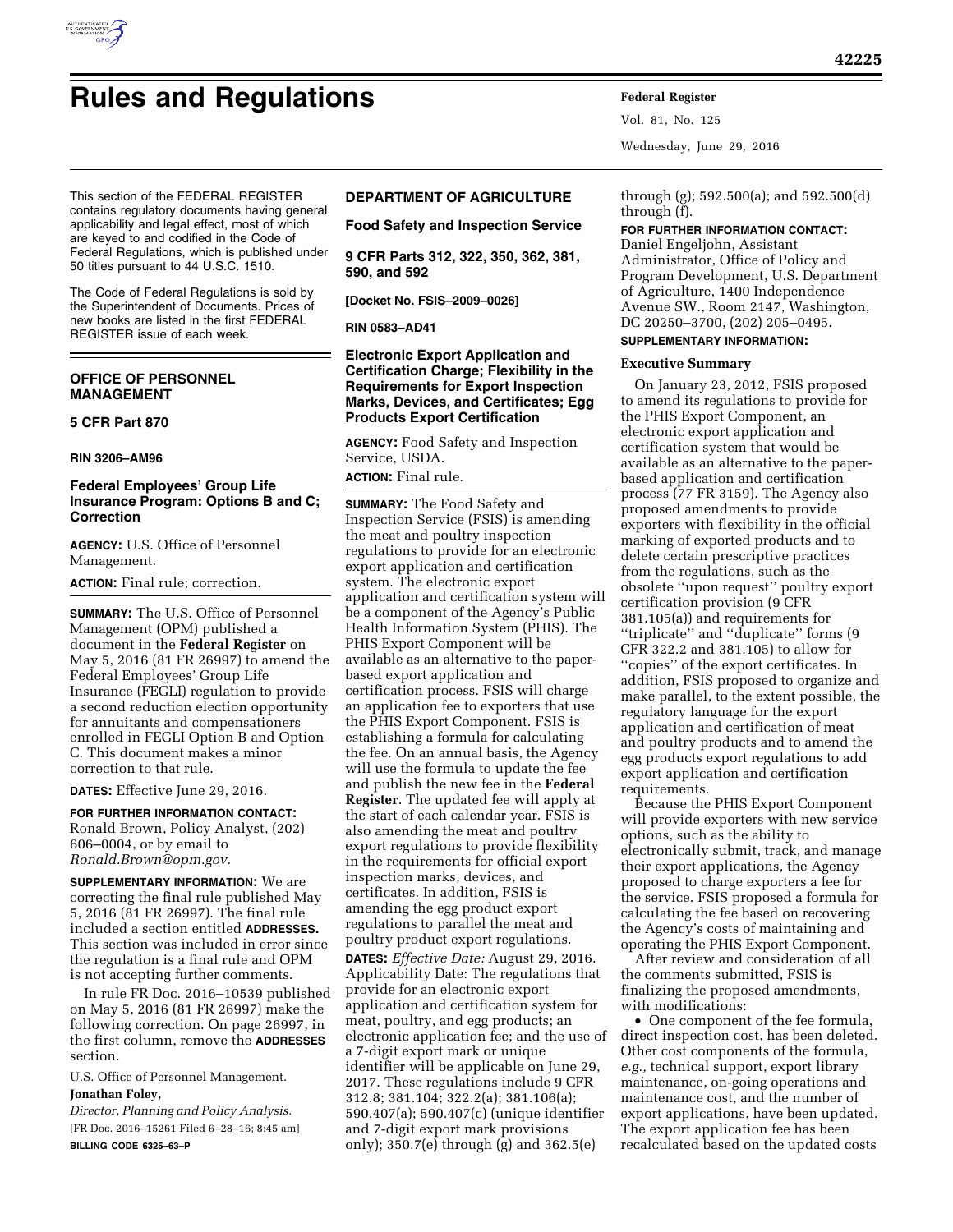and number of export applications. As noted above, the fee will take effect beginning on the applicability date of June 29, 2017.

• The regulatory requirements for filing a copy of the export certificate with U.S. Customs and Border Protection (CBP) will be deleted from the regulatory text (9 CFR 322.2(e)). However, the Federal Meat Inspection Act's (FMIA) statutory requirement and FSIS's regulatory requirement that the product's owner (*e.g.,* exporter) or shipper obtain an export certificate from FSIS before the meat product departs from a U.S. port (21 U.S.C. 617; 9 CFR 322.4) remain in effect.

• The regulatory text in 9 CFR 322.1(a) and 381.105(a) for marking the outside containers of exported products is modified to include stamping the pallet within the consignment, or closed means of conveyance transporting the consignment (*e.g.* truck, rail car, or ocean container).

• Also, to make the regulations more clear, FSIS is amending the export certification regulations by changing the term ''in lieu of certificates'' to ''replacement certificates'' (9 CFR 322.2(b), 9 CFR 381.106(b), 590.407(b)).

Beginning on the applicability date of June 29, 2017, FSIS will charge exporters that choose to utilize the PHIS Export Component a revised fee of \$4.03 per application submitted. Automating the export application and certification process will provide a seamless, integrated, and streamlined approach to processing applications and certificates. It will likely reduce the exporter and inspection personnel workload and paperwork burden by reducing the physical handling and processing of applications and certificates. Adding export application and certification requirements to the egg products regulations will parallel the meat and poultry regulations.

Total direct cost to the exporters is estimated at \$2.3 million, assuming that the number of applications will remain at about 576,000 per year, based on recent application data. The indirect costs, which are indeterminate, will be the Internet service and the acquisition or upgrading of a current computer system to one that would be compatible with the PHIS. Under the final rule, exporters may continue to submit paperbased export applications to the Agency so as to not incur the additional fee required by this rule.

#### **Background**

On January 23, 2012, FSIS published the proposed rule, ''*Electronic Export Application and Certification Charge; Flexibility in the Requirement for Export*  *Inspection Marks, Devices, and Certificates; Egg Products Export Certification''* (77 FR 3159). In it, the Agency proposed to amend the meat, poultry, and egg products regulations to provide for the PHIS Export Component, an electronic alternative to the paperbased export application and certification process.

The Federal Meat Inspection Act (FMIA) (21 U.S.C. 601–695) and the Poultry Products Inspection Act (PPIA) (21 U.S.C. 451–470) provide for the export and certification of meat and poultry products. The FSIS meat and poultry export regulations set forth the requirements for the certification and export of federally inspected and passed meat and poultry products to foreign countries (9 CFR 312.8, 322.1 through 322.5 and 381.104 through 381.111).

The Egg Products Inspection Act (EPIA) (21 U.S.C. 1031–1056) does not set forth specific provisions for the export of egg products. FSIS's egg products inspection regulations provide that, upon request, an inspector may issue an egg product export certificate of wholesomeness. Exporters can present the certificate to foreign countries as certification that egg products were inspected and passed and are wholesome and fit for human consumption (9 CFR 590.402).

The Agricultural Marketing Act (AMA) provides the Secretary of Agriculture with the authority to collect fees ''as will be reasonable and as nearly as may be to cover the cost of the service rendered, to the end that agricultural products may be marketed to the best advantage, that trading may be facilitated, and that consumers may be able to obtain the quality product which they desire'' (7 U.S.C 1622(h)). Under the authority of the AMA, the meat and poultry regulations provide that FSIS may make certifications regarding exported meat and poultry products meeting conditions or standards that are not imposed, or that are in addition to those imposed, by the meat and poultry regulations, the FMIA, or the PPIA (9 CFR 350.3(b) and 362.2(b)). FSIS collects fees and charges from establishments and facilities that request certification service in addition to the basic export certification of wholesomeness (9 CFR 350.7 and 362.5).

# **The Public Health Information System (PHIS)**

FSIS is developing and, on the applicability date of June 29, 2017, will implement the PHIS Export Component that will integrate and automate the Agency's paper-based export application and certification process

into one comprehensive and automated data-driven inspection system. Through the PHIS Export Component, exporters will be able to access their online account to electronically submit, track, and manage applications for export certificates. The PHIS Export Component will allow establishment management to apply for approval of establishments for export when required by the foreign country; create, revise, and submit Product Lists; cancel pending applications and certificates; request replacement (formerly ''in lieu of'') certificates; and return of exported products.

The PHIS Export Component will include electronic data elements for the following export-related forms: the Application for Export Certificate (which includes the option for an ''original'' or ''replacement'' application); the Product List, which will be used by PHIS to capture the description of a product and other product-specific information; and the Application for the Return of Exported Products to the United States (used to notify FSIS when product is exported and then returned to the U.S. and to arrange for the product's entry and reinspection by FSIS); and the Establishment Application for Export (used by FSIS to ensure specific establishment requirements defined by certain countries are met); once approved, the eligible establishment will be listed by country on the FSIS Web site (*[http://www.fsis.usda.gov/wps/](http://www.fsis.usda.gov/wps/portal/fsis/topics/international-affairs/exporting-products/eligible-us-establishments-by-country)  [portal/fsis/topics/international-affairs/](http://www.fsis.usda.gov/wps/portal/fsis/topics/international-affairs/exporting-products/eligible-us-establishments-by-country) [exporting-products/eligible-us](http://www.fsis.usda.gov/wps/portal/fsis/topics/international-affairs/exporting-products/eligible-us-establishments-by-country)[establishments-by-country](http://www.fsis.usda.gov/wps/portal/fsis/topics/international-affairs/exporting-products/eligible-us-establishments-by-country)* or *[http://](http://www.fsis.usda.gov/wps/portal/fsis/topics/international-affairs/exporting-products/export-library-requirements-by-country) [www.fsis.usda.gov/wps/portal/fsis/](http://www.fsis.usda.gov/wps/portal/fsis/topics/international-affairs/exporting-products/export-library-requirements-by-country) [topics/international-affairs/exporting](http://www.fsis.usda.gov/wps/portal/fsis/topics/international-affairs/exporting-products/export-library-requirements-by-country)[products/export-library-requirements](http://www.fsis.usda.gov/wps/portal/fsis/topics/international-affairs/exporting-products/export-library-requirements-by-country)[by-country](http://www.fsis.usda.gov/wps/portal/fsis/topics/international-affairs/exporting-products/export-library-requirements-by-country)*) and included in PHIS when the Export Component is implemented.

After the applicability date of June 29, 2017, exporters can continue to submit the paper applications for export certification, but those who choose to do so will need to email, fax, or mail the completed application, and any additional information required by the foreign country, to FSIS for entry into PHIS at:

*Email: [FSIS.billing@fsis.usda.gov](mailto:FSIS.billing@fsis.usda.gov)*. *Mail:* U.S. Department of Agriculture, Food Safety and Inspection Service, FMD, Financial Services Center, P.O. Box 9205, Des Moines, IA 50306–9948.

Before the rule's applicability date of June 29, 2017, FSIS will also announce, in the Constituent Update, a dedicated fax number for paper application submissions.

FSIS intends to enter data from complete paper export certificate applications into PHIS typically within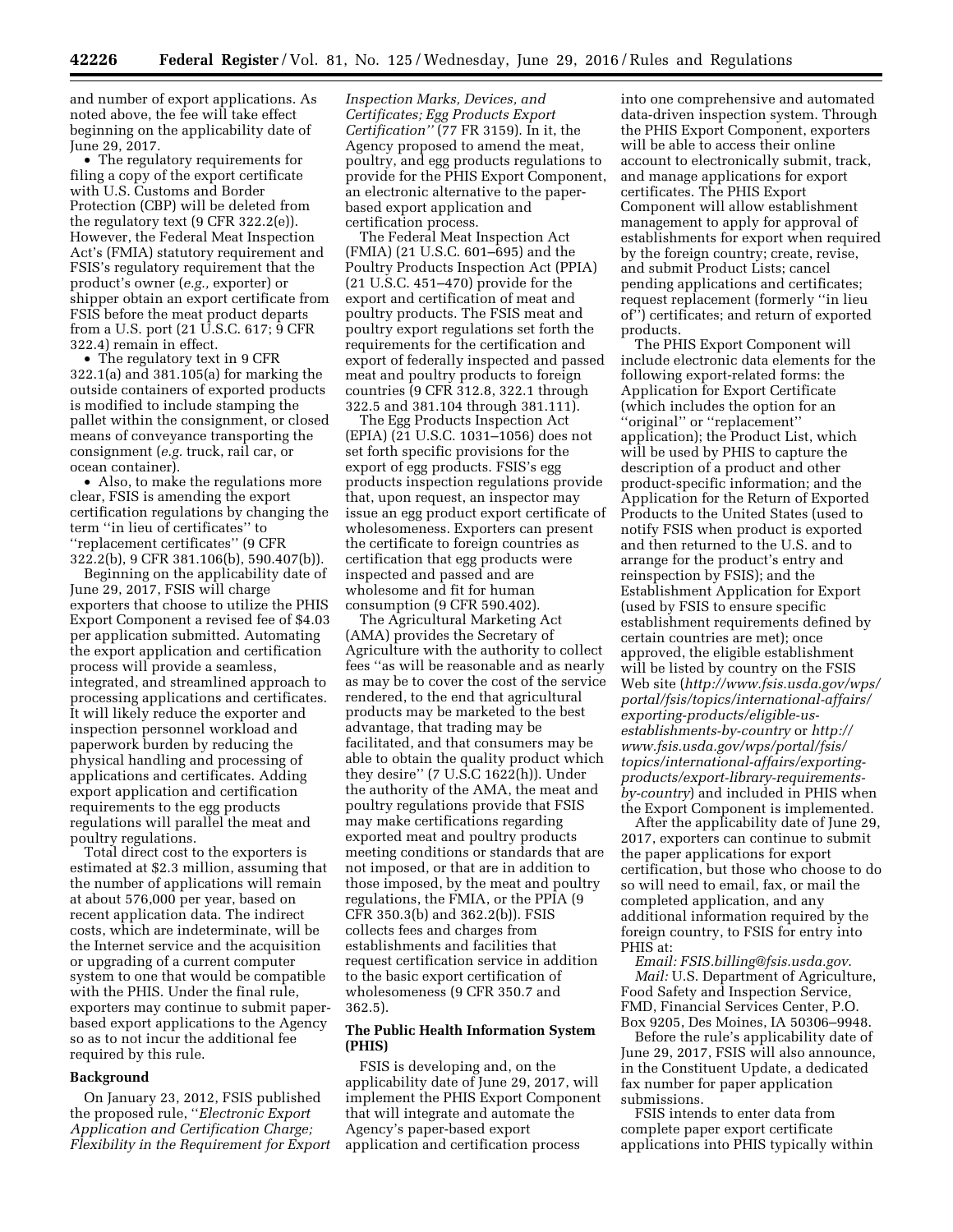3–5 business days after receipt of an application by FSIS. However, the entry may take longer in some cases. By contrast, export certificate applications submitted electronically will be instantly and directly submitted into PHIS for review. Therefore, processing the paper-based export certificate applications will be slower than the applications that are submitted electronically. FSIS will also enter Product List data for applicants that choose to use paper.

After FSIS enters the data from the paper export certificate application into PHIS, the application data will follow the same approval process in PHIS as application data submitted by an applicant through PHIS with Level 2 eAuthentication. After FSIS approves an Application for Export Certificate, an FSIS inspector will issue a signed export certificate to the exporter. FSIS will continue to process and charge for after-hours (overtime or holiday) applications as a reimbursable service (9 CFR 307.5 and 307.6; 381.38 and 381.39; 590.126 through 590.130), as well as requests for certification that are in addition to the basic export certification (9 CFR 350.3(b), 350.7, 362.2(b), and 362.5).

The PHIS Export Component will initially have the ability to produce paper certificates that can be signed by FSIS with either an ink signature, as is done currently, or with a secure signature image derived from an official FSIS Identification card. The type of signature will be determined by the foreign government's requirements. FSIS will print paper certificates, generated by PHIS and issue the signed paper certificates to the exporter.

Foreign governments will also have the capability to view all export certificates for product intended for their country issued by FSIS in PHIS, as a digital image (portable document format, (PDF)), through an FSIScontrolled log-in feature (Foreign Country Log-in). Foreign governments may access the Foreign Country Log-in using Level 2 eAuthentication. Prior to implementation of the PHIS Export Component, FSIS will notify foreign governments when it is time to register for Level 2 eAuthentication. To learn more about Level 2 eAuthentication and how to register for an account, please visit *[https://www.eauth.usda.gov/](https://www.eauth.usda.gov/MainPages/eauthWhatIsAccount.aspx) [MainPages/eauthWhatIsAccount.aspx.](https://www.eauth.usda.gov/MainPages/eauthWhatIsAccount.aspx)* 

In the future, FSIS also intends to support electronic export certification in PHIS. Electronic export certification is the government-to-government transmission of certification data and is the electronic equivalent of a paper certificate. When developed and

implemented, electronic export certification will allow FSIS to transfer certification data directly to the foreign government's competent authority. Electronic certification will allow the foreign government's competent authority to view and authenticate the export certification data. FSIS will notify the public—including industry, importing countries, and other interested stakeholders—regarding the future development and implementation of electronic export certification, through a U.S. **Federal Register** Notice, World Trade Organization (WTO) notification, FSIS Constituent Update, or other appropriate means.

The PHIS Export Component will maintain a record of each export certificate issued, whether the certificate is paper-based, digital image, or in the future, electronic. FSIS considers any data and the electronic records (applications and certifications) submitted and processed through the PHIS to be equivalent to paper records. Export applications and certifications transmitted electronically are official.

To access and use the PHIS Export Component, exporters will need to register for a USDA eAuthentication account with Level 2 access. An eAuthentication account enables individuals within and outside of the USDA to obtain user-identification accounts to access a wide range of USDA applications through the Internet. The Level 2 access will provide to users the ability to conduct official electronic business transactions. To register for a Level 2 eAuthentication account, the user will need to have access to the Internet and a valid email address.

The Agency plans to provide exporters with more specific, detailed information on how to access PHIS to submit and manage export certificate applications, including guidance to exporters for accessing and navigating the PHIS Export Component. Any information concerning the implementation of the PHIS Export Component will be posted on the Agency's Web site at *[http://www.fsis.](http://www.fsis.usda.gov/wps/portal/fsis/topics/international-affairs/exporting-products) [usda.gov/wps/portal/fsis/topics/](http://www.fsis.usda.gov/wps/portal/fsis/topics/international-affairs/exporting-products) [international-affairs/exporting](http://www.fsis.usda.gov/wps/portal/fsis/topics/international-affairs/exporting-products)[products](http://www.fsis.usda.gov/wps/portal/fsis/topics/international-affairs/exporting-products)*.

### **PHIS Export Component Implementation**

To provide for an orderly transition to the PHIS Export Component, FSIS considered several implementation options, including a phased-in implementation approach, which would benefit FSIS and industry by allowing time and flexibility to identify and address any PHIS export issues that may arise. The Agency also considered

initially implementing the Export Component with countries that import the highest volume of FSIS-regulated product, or with neighboring countries such as Canada and Mexico. In addition, the Agency considered whether or not to accommodate the transfer of multiple export applications batch files sent from exporters to the PHIS Export Component.

On April 2, 2015, to solicit public comment and input on implementation issues, the Agency published ''Issues on Implementation of Export Module,'' on *regulations.gov* (*[http://](http://www.regulations.gov/#!searchResults;rpp=25;po=0;s=FSIS-2015-0018-0004;fp=true;ns=true) [www.regulations.gov/#!search](http://www.regulations.gov/#!searchResults;rpp=25;po=0;s=FSIS-2015-0018-0004;fp=true;ns=true) [Results;rpp=25;po=0;s=FSIS-2015-0018-](http://www.regulations.gov/#!searchResults;rpp=25;po=0;s=FSIS-2015-0018-0004;fp=true;ns=true) [0004;fp=true;ns=true](http://www.regulations.gov/#!searchResults;rpp=25;po=0;s=FSIS-2015-0018-0004;fp=true;ns=true)*). The document outlined the Agency's thinking on implementation options and posed specific implementation questions for industry and consumer input. The comment period closed on May 5, 2015.

Also on April 2, 2015, FSIS held a conference call with members of consumer advocacy groups and industry representatives to request feedback on the implementation of the PHIS Export Component. During the call, the Agency announced that it had published PHIS Export Component implementation issues and questions on regulations.gov for public comment. The Agency published the transcript of the conference call on its Web site at: *[http://](http://www.fsis.usda.gov/wps/wcm/connect/abc21785-3a1a-43bc-b789-81187a0e67bb/PHIS-export-conference.pdf?MOD=AJPERES) [www.fsis.usda.gov/wps/wcm/connect/](http://www.fsis.usda.gov/wps/wcm/connect/abc21785-3a1a-43bc-b789-81187a0e67bb/PHIS-export-conference.pdf?MOD=AJPERES) [abc21785-3a1a-43bc-b789-](http://www.fsis.usda.gov/wps/wcm/connect/abc21785-3a1a-43bc-b789-81187a0e67bb/PHIS-export-conference.pdf?MOD=AJPERES) [81187a0e67bb/PHIS-export-conference.](http://www.fsis.usda.gov/wps/wcm/connect/abc21785-3a1a-43bc-b789-81187a0e67bb/PHIS-export-conference.pdf?MOD=AJPERES) [pdf?MOD=AJPERES.](http://www.fsis.usda.gov/wps/wcm/connect/abc21785-3a1a-43bc-b789-81187a0e67bb/PHIS-export-conference.pdf?MOD=AJPERES)* 

In addition, on April 3, 2015, FSIS announced, in a Constituent Update, a request for feedback on the implementation of the PHIS Export Component (*[http://www.fsis.usda.gov/](http://www.fsis.usda.gov/wps/wcm/connect/805c2534-dfec-414b-9342-9a8effe2c5b8/ConstiUpdate040315.pdf?MOD=AJPERES&CONVERT_TO=url&CACHEID=805c2534-dfec-414b-9342-9a8effe2c5b8) [wps/wcm/connect/805c2534-dfec-414b-](http://www.fsis.usda.gov/wps/wcm/connect/805c2534-dfec-414b-9342-9a8effe2c5b8/ConstiUpdate040315.pdf?MOD=AJPERES&CONVERT_TO=url&CACHEID=805c2534-dfec-414b-9342-9a8effe2c5b8)[9342-9a8effe2c5b8/Consti](http://www.fsis.usda.gov/wps/wcm/connect/805c2534-dfec-414b-9342-9a8effe2c5b8/ConstiUpdate040315.pdf?MOD=AJPERES&CONVERT_TO=url&CACHEID=805c2534-dfec-414b-9342-9a8effe2c5b8) [Update040315.pdf?MOD=](http://www.fsis.usda.gov/wps/wcm/connect/805c2534-dfec-414b-9342-9a8effe2c5b8/ConstiUpdate040315.pdf?MOD=AJPERES&CONVERT_TO=url&CACHEID=805c2534-dfec-414b-9342-9a8effe2c5b8) [AJPERES&CONVERT](http://www.fsis.usda.gov/wps/wcm/connect/805c2534-dfec-414b-9342-9a8effe2c5b8/ConstiUpdate040315.pdf?MOD=AJPERES&CONVERT_TO=url&CACHEID=805c2534-dfec-414b-9342-9a8effe2c5b8)*\_ *[TO=url&CACHEID=805c2534-dfec-](http://www.fsis.usda.gov/wps/wcm/connect/805c2534-dfec-414b-9342-9a8effe2c5b8/ConstiUpdate040315.pdf?MOD=AJPERES&CONVERT_TO=url&CACHEID=805c2534-dfec-414b-9342-9a8effe2c5b8)[414b-9342-9a8effe2c5b8](http://www.fsis.usda.gov/wps/wcm/connect/805c2534-dfec-414b-9342-9a8effe2c5b8/ConstiUpdate040315.pdf?MOD=AJPERES&CONVERT_TO=url&CACHEID=805c2534-dfec-414b-9342-9a8effe2c5b8)*).

In response to the implementation issues and questions, commenters generally supported a phased-in approach, starting with one country, and expanding to additional countries only after potential initial implementation issues have been resolved. Commenters did not recommend specific countries, although some suggested beginning with lowvolume countries that maintain relatively simple export certification requirements. Commenters also supported including batching capabilities which will allow applicants to bundle multiple applications into a single file, and noted specifically that, as the PHIS Export Component is implemented, companies will have to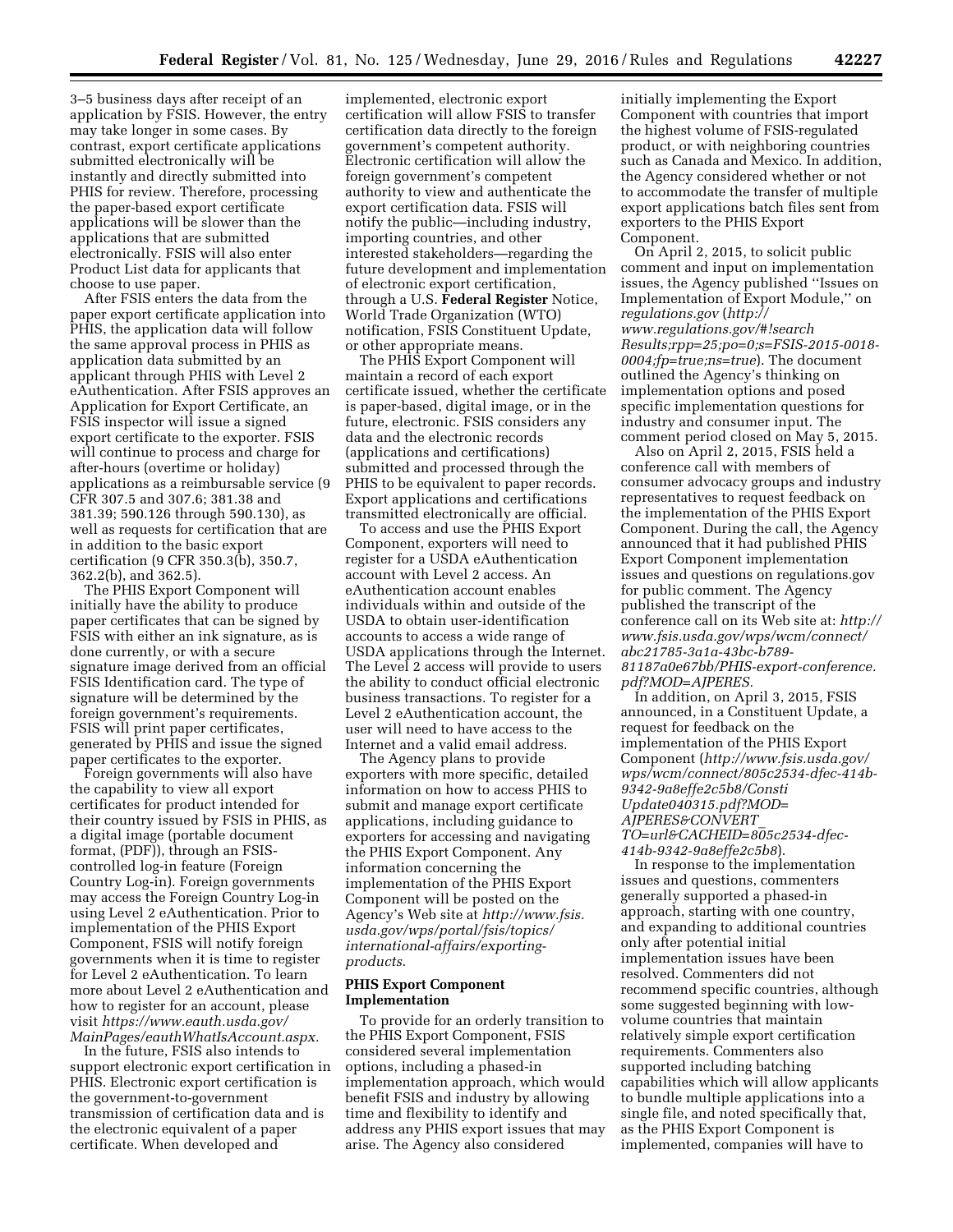operate parallel systems for both batch certificates and individual certificates. In addition, industry association members affirmed that they could accommodate both a limited initial implementation of the PHIS Export Component and traditional certification processes for countries not yet included in PHIS, depending on acceptance by foreign governments.

Based on the comments received, FSIS is developing a comprehensive phased-in implementation plan of the PHIS Export Component. Initially, beginning on the applicability date of June 29, 2017, the Agency will implement the PHIS Export Component with one foreign country or limited number of foreign countries, and then gradually expand implementation to additional countries. In addition, the PHIS Export Component will include batch file capability, which will be aligned with the rollout of countries in the phased-in implementation. To maintain system functionality, FSIS reserves the right to place limits on batching as needed or required by PHIS, and will process applications in the order that they are received. In preparing for phased-in implementation, FSIS is evaluating criteria, such as the foreign country's product volume and product diversity, geographic proximity to the United States, and complexity of certification requirements. FSIS will communicate with foreign countries and industry regarding preparations for the phased-in implementation plan, and will seek additional public input as needed.

The rule's electronic application and fee provisions will not be applicable until June 29, 2017. FSIS will provide additional information through **Federal Register** notices on implementation prior to the applicability date, including specific information on which countries will initially receive export certificates through the new Export Component.

#### **Proposed and Final Rule Amendments**

### *Export Applications and Certificates*

As discussed in the proposed rule (77 FR 3160), the meat and poultry products inspection regulations provide a paperbased export application and certification process (9 CFR 312.8, 322.2, 381.105, and 381.106). The meat regulations provide that, upon application of the exporter, FSIS inspectors are authorized to issue export certificates (9 CFR 322.2(a)). The poultry products regulations provide that, upon the exporter's request or application, FSIS inspectors are authorized to issue export certificates (9 CFR 381.105(a)). The Agency proposed to amend the

regulations to provide that applications for export certification may be either paper-based or electronic and to delete the ''upon request'' certificate provision in the poultry products regulations, because the ''upon request'' provision is obsolete and does not reflect current export certification practices.

FSIS also proposed to delete the export certificate form requirements in 9 CFR 312.8(b) and 381.106, because these regulations contain specific certificate requirements and instructions for Agency inspection personnel, *e.g.,*  signature by a program employee and bearing a letterhead and the official seal of the U.S. Department of Agriculture. The Agency provides instructions to inspection program personnel for export application approval and issuance of export certificate instructions in FSIS Directive 9000.1, Revision 1 *[http://](http://www.fsis.usda.gov/wps/portal/fsis/topics/regulations/directives/9000-series) [www.fsis.usda.gov/wps/portal/fsis/](http://www.fsis.usda.gov/wps/portal/fsis/topics/regulations/directives/9000-series) [topics/regulations/directives/9000](http://www.fsis.usda.gov/wps/portal/fsis/topics/regulations/directives/9000-series) [series.](http://www.fsis.usda.gov/wps/portal/fsis/topics/regulations/directives/9000-series)* 

In addition, FSIS proposed to delete the references in 9 CFR 322.2 and 381.105 to the issuance of ''triplicate'' and ''duplicate'' certificates to allow for ''copies'' of the export certificate to be distributed to the required parties and to accompany the product. The Agency also proposed to delete the provisions in 9 CFR 322.2(e) for filing a copy of the export certificate with the U.S. Customs and Border Protection (CBP) within four (4) business days of the clearance of the vessel at the time of filing the complete manifest.

FSIS also proposed to amend the meat and poultry export regulations to organize and make parallel, to the extent possible, the regulatory language for meat and poultry products. This rule finalizes all of the proposed amendments.

#### **Export Inspection Marks and Devices**

As discussed in the proposed rule (77 FR 3161), after the export application is approved, inspection program personnel provide the export stamp and authorize the establishment to mark products destined for export. As required in 9 CFR 322.1(a) and 381.105(a), each shipping container is marked with the official export stamp bearing the serial number on the export certificate (of note, beginning on the applicability date of June 29, 2017, FSIS is changing the number of digits in the serial number that appears on both the export stamp and the corresponding export certificate from six to seven). Both 9 CFR 312.8(a) and 381.104 provide for an official device to apply the official export stamp.

FSIS proposed to amend 9 CFR 312.8(a) and 381.104 to provide an

alternative method of identifying and marking containers of product destined for export. The proposed flexibility would permit exporters to mark product containers with a unique identifier that links the exported product to the export certificate. The Agency proposed the flexibility because of the technological advancements that have been made since the export marking and devices regulations were initially promulgated.

This rule finalizes the proposed amendments, but will not make the unique identifier provisions applicable until June 29, 2017. In response to a comment, the Agency is also providing greater flexibility by permitting stamping of the pallet within the consignment, or closed means of conveyance transporting the consignment (*e.g.* truck, rail car, or ocean container), provided that the stamp or unique identifier links the consignment to the corresponding export certificate. FSIS intends ''consignment'' to mean the product represented on the export certificate (9 CFR 322.2(c)), 9 CFR 381.105(c), 9 CFR 590.407(b)), and that the stamped pallet will be securely enclosed (*e.g.* shrinkwrapped or other effective means). The pallet stamp should be a single mark on the pallet or pallets included within the consignment. Pallet stamping provisions will be effective on August 29, 2016. Offering these options for stamping is an outgrowth of FSIS's proposal to give more flexibility in the export stamp process. While FSIS is offering this flexibility, exporters will still have to meet any stamping requirements of the importing foreign country.

# **Egg Products Export Regulations**

As discussed, the EPIA does not set forth specific provisions for the export of egg products, and the FSIS egg products inspection regulations do not include requirements for exported egg products. The egg products inspection regulations provide that, upon request, an inspector may issue an egg product inspection and grading certificate. The exporter can present the certificate to foreign countries as certification that egg products were inspected and passed and are wholesome and fit for human consumption (9 CFR 590.402).

As discussed in the proposed rule (77 FR 3161), because almost all foreign countries require export certification for imported egg products, FSIS proposed to amend the egg products export regulations to add export application and certification requirements in 9 CFR 590.407. The proposed section paralleled, to the extent possible, the export requirements in the meat and poultry regulations that provide for the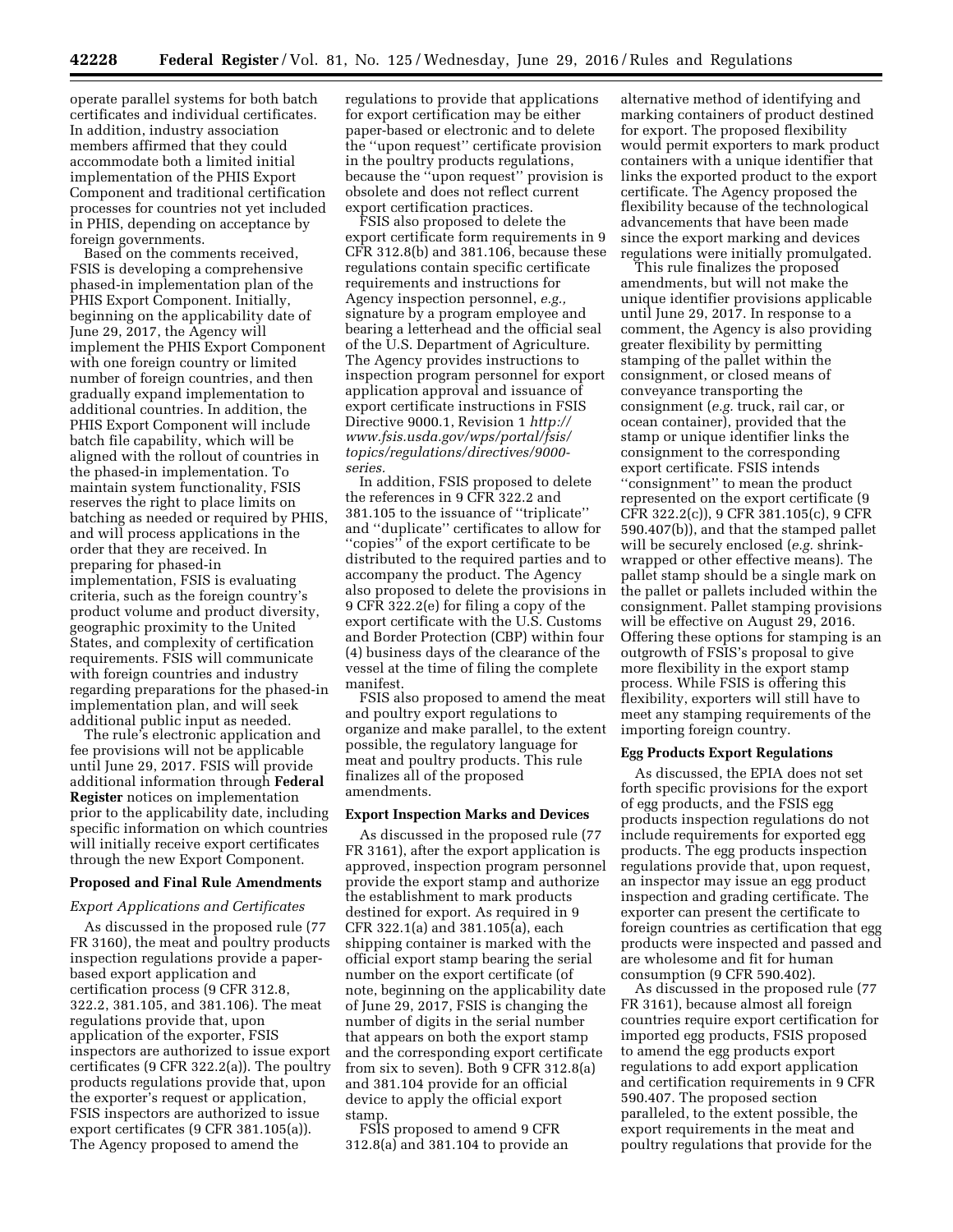application, certification, and marking of product destined for export. FSIS also proposed to add 9 CFR 592.20(d), which parallels 9 CFR 350.3(b) and 362.2(b) and provides that export certifications that products meet conditions or standards that are not imposed, or that are in addition to those imposed, by the egg products regulations will be subject to a charge as a reimbursable service. This rule finalizes the proposed amendments.

# **Charge for Electronic Export Application and Certification Process**

As discussed above and in the proposed rule (77 FR 3161), under the authority of the AMA, the meat and poultry inspection regulations provide that when exporters request certification that is in addition to the basic export certification of wholesomeness required by regulation, FSIS charges and collects

fees from establishments and facilities that request this service (9 CFR 350.3(b), 350.7, 362.2(b), and 362.5). Exporters may also request additional certifications to meet requirements imposed by the importing foreign countries.

The PHIS's Export Component will provide new service options to exporters enabling them to electronically submit, track, and manage their export applications. Therefore, to cover the costs of providing the electronic application and certification service, the Agency proposed to establish a fee to exporters that utilize the PHIS Export Component. The fee is for the application for the basic export certificate. Any additional certifications that are imposed by the importing foreign country will be charged as a certification service, as provided in 9

CFR 350.3(b), 362.2(b), and 592.20(d)). These additional export certifications will be charged at the appropriate basetime, overtime, or holiday rate, depending on when the certification service is provided. The basic export certification, if provided outside of an inspector's normal shift, is also charged at the appropriate rate (overtime or holiday).

The Agency proposed the following formula for assessing its annual cost: The labor costs (*i.e.,* direct inspection labor cost for inspection personnel + technical support provided to users of the Export Component + export library maintenance) + the Information and Technology (IT) costs (*i.e.,* on-going operations + maintenance of the system costs + eAuthentication cost) divided by the number of annual export applications:

Labor Costs (Direct Inspection Labor + Technical Support + Export Library Maintenance) + IT Costs (On-going Operations and Maintenance  $+$  eAuthentication)

# Annual Number of Export Applications

The Agency also provided the following calculation and export application fee based on the 2012

basetime rate, the best estimates for ongoing operations and maintenance, and an estimated number of export applications it would receive:

$$
[(\$3,188,204.70) + (\$500,000) + \$200,000)] + [(\$2,675,000)] + (\$0)]
$$
  
= \\$27.91

# 235,121

In response to comments that the export application formula and fee should not include direct inspection labor costs for inspection personnel, FSIS deleted this cost from the export application formula and fee. In addition, the Agency has updated the costs and the estimated number of export applications included in the formula, and in response to comments provided more explanation of the costs:

The 2015 PHIS Export Application Fee is based on the following costs, rates, and best available data:

• Technical Support Costs.

The cost of providing technical support, which includes service desk support, is \$125,000.1 Service Desk support consists of activities like resolving user problems with the application services, identifying web browser compatibility issues, and

resolving access issues to authorized areas of the system.

• Export Library Maintenance.

The cost for funding two full-time employees to provide export library functions is \$302,098.2 Export library maintenance supports the PHIS Export Component and includes the writing, testing, and maintenance of complex business rules for evaluating the export application that is submitted into the PHIS export system. The business rules allow the system to determine product eligibility before the system accepts the application and transmits it to inspection program personnel. The business rules also facilitate the type of export certification required by the foreign government that will be issued when the application is accepted. This work supports the PHIS Export Component and is not part of current export library functions. In addition,

there will be continuous updates to the system.

• On-going Operations and Maintenance Costs.

The cost of providing on-going operations and maintenance, including improvements and necessary repairs to keep the system responsive to users' needs, is \$1,894,156.3 These costs cover activities such as modifying the application based on changes in requirements or user needs, adding functionality based on foreign regulatory changes, upkeep of the system to ensure a secure operating environment that protects the data, and costs to operate the system components. This cost may increase in future years based on GSA schedule increases in labor rates and other factors.

<sup>1</sup>Based on fixed price contract for contractor Service Desk support.

<sup>2</sup>Actual costs of 2016 GS-schedule salaries and benefits for two Export Library FTEs.

<sup>•</sup> eAuthentication Costs.

<sup>3</sup>Operations and Maintenance Costs = Application maintenance costs (\$1,451,210/yr) + Non-development-related Export O&M costs (\$442,946/yr).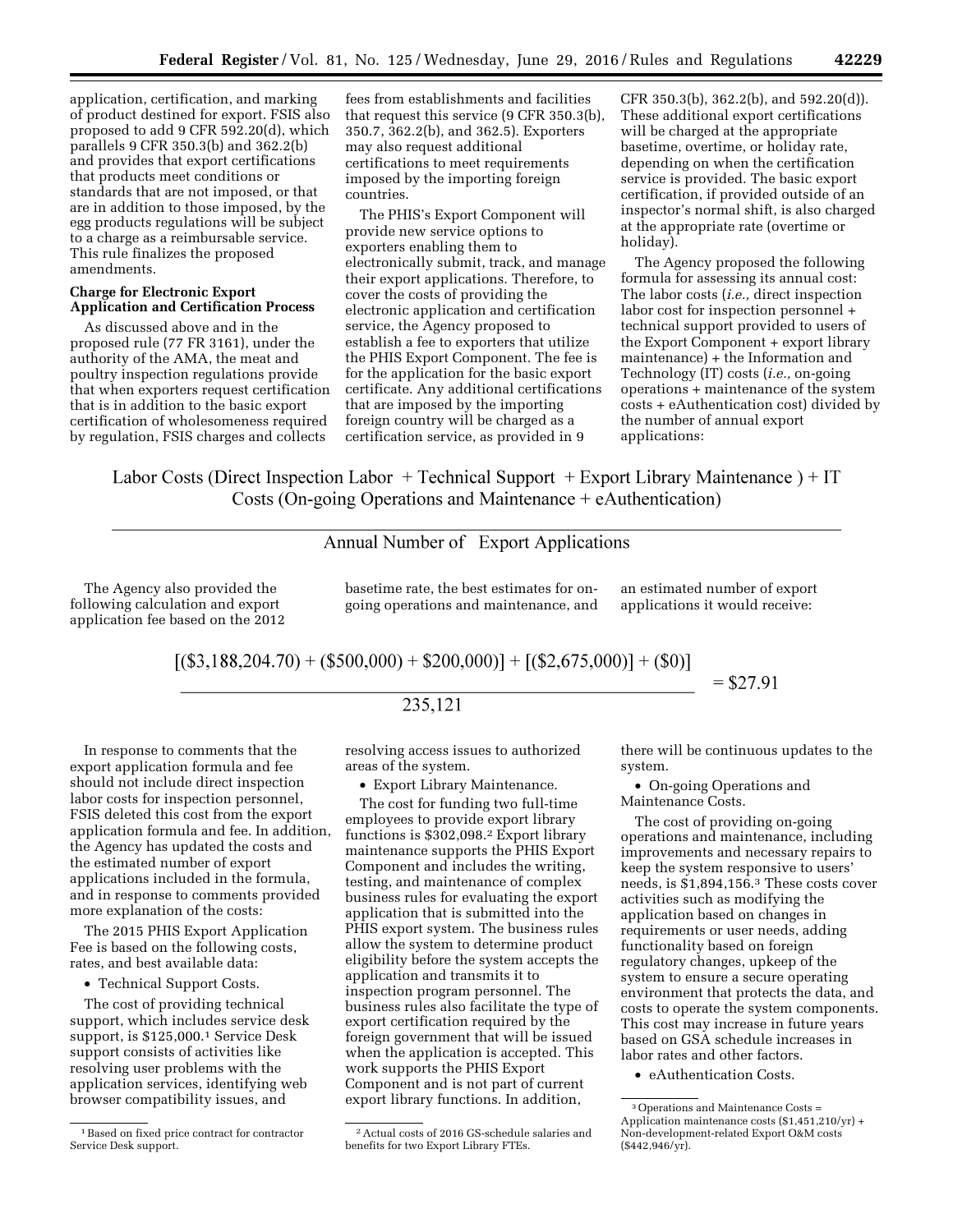The cost of providing eAuthentication is currently zero. eAuthentication is a single sign-on application that allows users to securely access multiple USDA applications, including the PHIS Export Component. To access the PHIS Export Component users need to register for a USDA eAuthentication account. To

learn more about eAuthentication and how to register for an account, visit *[https://www.eauth.usda.gov.](https://www.eauth.usda.gov)* FSIS may be charged for Level 2 Customer accounts separately in the future, and these costs may increase in future years. As an example, the annual future cost could be \$56.88 per Level 2 account and

would be factored on the number of export business customers annually.

• The estimated number of yearly export applications, determined using data obtained from FSIS's Office of Field Operations, is 576,192.4

The final export application fee formula and fee are below:

# **Final Export Application Formula and Fee:**

Labor Cost (Technical Support Cost + Export Library Maintenance Cost) + IT Costs (On-going Operations and Maintenance  $+$  eAuthentication)

# Export Applications

# $\underline{\text{($125,000 + $302,098) + ($1,894,156 + $0)}$ 576.192

The fee will be calculated on an annual basis, and the updated fees will apply at the start of each calendar year. FSIS will publish a **Federal Register**  notice announcing the fee approximately 30 days prior to the start of each new calendar year.

# **Notification of Changes to Replacement Certificate Terminology and Practice**

FSIS is amending the export certification regulations by changing the term ''in lieu of certificates'' to ''replacement certificates'' (9 CFR 322.2(b), 9 CFR 381.106(b), 9 CFR 590.407(b)). This change is intended to make FSIS regulations more clear. This change will not cause problems for the industry or international community because the term ''replacement certificates'' is generally well understood.

# **Comments on and Responses to the Proposed Rule**

FSIS received 8 comments from domestic trade associations and domestic exporting establishments.

*Comment:* Several commenters stated the Federal Meat Inspection Act (FMIA) and Poultry Products Inspection Act (PPIA) (21 U.S.C. 695 and 468) provide that the cost of inspection rendered, except the cost of overtime and holiday work, shall be borne by the United States, and therefore, the export application formula and fee should not include direct inspection labor costs for inspection personnel.

*Response:* FSIS agrees that the direct inspection labor costs included in the proposed export application formula should be removed from the export application formula. However, as discussed in the proposed rule (77 FR 3161), under the authority of the Agricultural Marketing Act (AMA), the meat and poultry inspection regulations provide that when exporters request certification that is in addition to the basic export certification (*e.g.* as required by a foreign country and documented in the FSIS Export Library), FSIS charges and collects fees from establishments and facilities that request this service (9 CFR 350.3(b), 350.7, 362.2(b), and 362.5). Because the PHIS Export Component provides new service options to exporters for electronic application and certification, the formula will continue to include the non-direct inspection based costs of the system for FSIS personnel (or contracted support as necessary) to operate and maintain the PHIS Export Component, including technical support for users, export library maintenance, and information technology costs.

In this final rule, in addition to deleting the direct inspection costs from the export application formula, the Agency also updated the costs and the estimated number of export applications included in the formula. The final formulas and fees are discussed above.

*Comment:* Comments from trade organizations stated that FSIS needs to work closely with exporters to ensure

# $=$  \$4.03

that the system is compatible with industry needs, and that it requires minimal manual input. One industry comment stated that the system must have the ability to accept some type of load files from companies that intend to use the system, and that it must have the ability to interface through Electronic Data Interchange. These commenters also recommended that FSIS communicate with U.S. trading partners and exporters to ensure that the Export Component would be acceptable.

*Response:* As discussed above, in April 2015, FSIS met with and solicited comments from stakeholders on the system's ability to accept batch files. In June 2015, FSIS met with stakeholders to provide an update on the progress of PHIS Export Component development and will continue to work with exporters to ensure that industry is aware of the system's capabilities. The Agency intends to provide the capability for batch file processing of applications. FSIS will involve industry in its user acceptance testing for the Export Component.

FSIS notified the World Trade Organization (WTO) of the proposed rule on January 23, 2012, consistent with our obligations under the WTO Technical Barriers to Trade Agreement. This notification gave all WTO Members the chance to review and comment on the proposal at a point when meaningful changes could still be made. In addition, FSIS is planning a formal outreach strategy to ensure that foreign

<sup>4</sup>FSIS internal survey of Ten District Offices on June 10, 2013.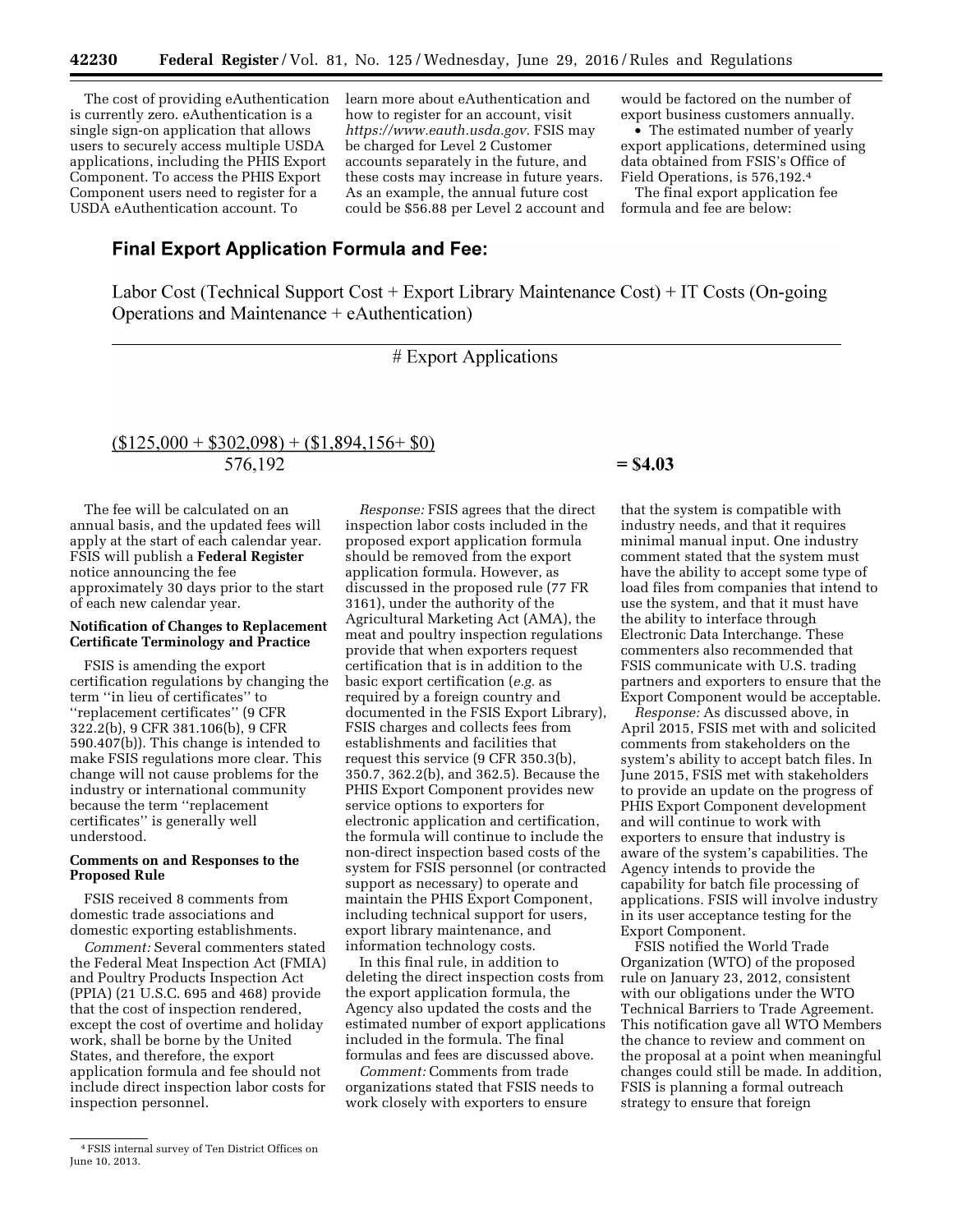governments and U.S. exporters have every opportunity to understand the Export Component.

*Comment:* One commenter asked whether the paper-based export process would continue to be available when the PHIS Export Component is implemented, and whether PHIS will be used to print export certificates.

*Response:* Export applicants can submit a paper version of the application for export process rather than use the PHIS Export Component. If applicants choose to submit the paper application, FSIS will enter the data into the PHIS Export Component for processing and provide the paper export certificate to the applicant when it has been approved. Exporters who choose to use paper-based applications will need to email, fax, or mail the completed applications, and any additional information required by the foreign country, to FSIS for entry into PHIS at:

*Email: [FSIS.billing@fsis.usda.gov](mailto:FSIS.billing@fsis.usda.gov) Mail:* U.S. Department of Agriculture, Food Safety and Inspection Service, FMD, Financial Services Center, P.O. Box 9205, Des Moines, IA 50306–9948.

FSIS will provide a dedicated fax number as well, and will announce availability of this number in a Constituent Update before the rule's effective date.

Export applicants with an eAuthentication account can submit and process their application electronically (for a fee), and if the foreign country requires a paper certificate, FSIS will print an approved certificate and provide it to the applicant.

*Comment:* One commenter requested clarification on how FSIS will handle after hours (second shift exports), weekend, and holiday export certification applications.

*Response:* FSIS inspectors who are on-duty during those times will process export applications received through PHIS in a similar manner to the current process. The inspector will receive the export application in PHIS, review the application, conduct a re-inspection of the product according to current procedures, approve the application, and issue the export certificate. For exporters using paper applications, FSIS will continue to process and charge for after-hours (overtime or holiday) applications as a reimbursable service (9 CFR 307.5–6; 381.38–39; 590.126–130).

*Comment:* Comments from trade organizations stated that FSIS should not delete the regulatory language in 9 CFR 322.2(e) for filing a copy of the export certificate with CBP within four (4) business days of the clearance of the vessel at the time of filing the complete manifest. These commenters stated that

these regulations are necessary so that establishments and exporters know that they are required to send a copy of the export certificate to CBP.

*Response:* FSIS proposed to delete the provisions in 9 CFR 322.2(e) initially because the filing of the export manifest with CBP within 4 business days is required under CBP regulations (19 CFR 4.75(b)). Upon further reflection, the FMIA requires the product's owner (*e.g.,*  the exporter) or shipper to obtain an export certificate from FSIS before the product departs from a U.S. port (21 U.S.C. 617). Vessel clearance is under CBP's jurisdiction, and because FSIS provides the export certificate to the exporter prior to clearance with CBP the intent of 21 U.S.C. 617 is satisfied.

In terms of accounting for export certificates, the PHIS Export Component will allow FSIS to electronically inventory and track export certificate information, thus eliminating the cumbersome transfer of export certificate copies or certificate data across multiple steps in the supply chain to CBP. Furthermore, no direct transfer from FSIS to CBP is needed, because the controls in place between the United States and the importing countries are sufficient to eliminate the burden of transferring data (or copies of the certificate) between Federal agencies. Therefore, in this final rule, FSIS is deleting 9 CFR 322.2(e). While this change removes unnecessary export requirements internal to the United States, exporters are responsible for obtaining the appropriate export certification before departure.

*Comment:* An industry comment stated that certain countries require an original signature on export certificates and questioned how original signatures would be handled in the PHIS Export Component.

*Response:* For countries that require an original signature on the certificate, PHIS will have the capability of printing a paper certificate that will be signed with an ink signature by an FSIS official.

*Comment:* A trade organization stated that the Agency needs to provide greater flexibility in export stamping. According to the commenter, requiring facilities to place export stamps on every single case of product is costly and has little practical value. The commenter asked that the Agency provide an option for establishments to use FSIS-issued export stamps on whole pallets instead of stamping every container on a pallet. One comment also requested that FSIS define the term ''unique identifier.''

*Response:* The Agency proposed (9 CFR 312.8(a) and 381.104) that

exporters could use a unique identifier, linking the exported product to the export certificate as an alternative to using the official export stamp. Under the final rule, in order to provide greater flexibility and alternative methods of identifying and stamping product, FSIS will permit stamping of the pallet within the consignment or closed means of conveyance transporting the consignment (*e.g.* truck, rail car, or ocean container), provided that the stamp or unique identifier links the consignment to the corresponding export certificate. FSIS intends ''consignment'' to mean the product represented on the export certificate (9 CFR 322.2(c)), 9 CFR 381.105(c), 9 CFR 590.407(b)), and that the stamped pallet will be securely enclosed (*e.g.* shrinkwrapped or other effective means). Offering these options for stamping is an outgrowth of FSIS's proposal to give more flexibility in the export stamp process. It is important to note that exporters must still meet any stamping requirements of the importing foreign country, regardless of the flexibility offered by FSIS in export stamping.

To provide greater flexibility and accommodation of technological change, FSIS will not narrowly define the term ''unique identifier'' within its regulations, beyond the requirement that it must link the exported product to the export certificate issued by inspection personnel. In general, FSIS envisions the alternative mark as an alphanumeric sequence that uniquely identifies the shipment and links it to the export certificate. In the future, other methods and technologies could be used to produce unique identifiers, as verified by FSIS and determined acceptable by the importing country. Exporters' use of unique identifiers as an alternative mark will be dependent on acceptance by the importing country, as documented in the FSIS Export Library. As noted above, the unique identifier provisions will not be applicable until June 29, 2017. FSIS will work closely with importing countries to determine their needs related to identifying the product and will explain the alternative of using a unique identifier in place of the export stamp.

# **Executive Orders 12866 and 13563, and the Regulatory Flexibility Act**

Executive Orders (E.O.) 12866 and 13563 direct agencies to assess all costs and benefits of available regulatory alternatives and, if regulation is necessary, to select regulatory approaches that maximize net benefits (including potential economic, environmental, public health and safety effects, distributive impacts, and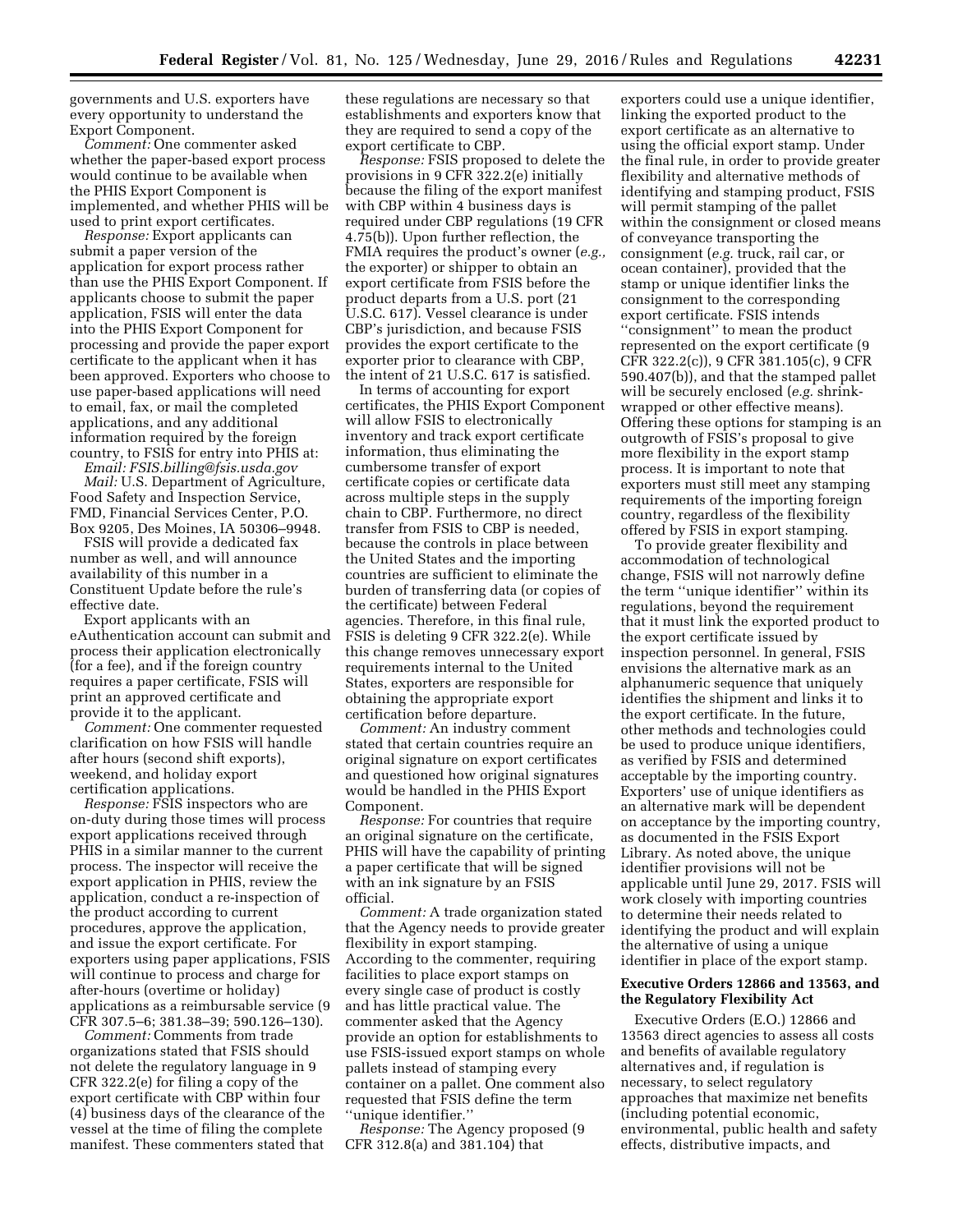equity). Executive Order 13563 emphasizes the importance of quantifying both costs and benefits, of reducing costs, of harmonizing rules, and of promoting flexibility. This final rule has been designated a ''nonsignificant'' regulatory action under section 3(f) of E.O. 12866. Accordingly, the rule has not been reviewed by the Office of Management and Budget (OMB).

FSIS has adopted the preliminary regulatory impact analysis with an update to the paperwork burden estimates for egg plants.

# **Cost of the Final Rule**

Based on the formula established in this rule, for exporters that choose to utilize this new tool, the direct cost would be \$4.03 per export application. The application fee will be determined annually based on the formula. The total cost to an exporter would depend on the number of electronic applications processed. An exporter that processes only a few applications per year would not likely experience a significant economic impact.

Assuming that the number of applications will remain about 576,000, based on recent application data,<sup>5</sup> and exporters apply for all of these certificates through this new portal, the total direct cost to the exporting industry, when the PHIS Export Component is fully implemented with all countries, will be approximately \$2.3 million per year. The indirect costs, which are indeterminate, will be the Internet service and the acquisition or upgrading of a current computer system to one that would be compatible with the PHIS. Under the final rule, exporters may continue to submit paper-based export applications with the Agency as to not incur the additional fee required by this rule.

Egg plants will incur additional costs as a result of this final rule. The total annual paperwork burden to egg exporters to fill out the paper-based export application is estimated to be 3,333 6 hours a year or \$73,000 per year.7 The average exporter burden

7FSIS used the Occupational Code 43–5071 Shipping, Receiving, and Traffic Clerks mean hourly wage (May 2014) of \$15.27. (*[http://](http://www.bls.gov/oes/current/oes435071.htm) [www.bls.gov/oes/current/oes435071.htm](http://www.bls.gov/oes/current/oes435071.htm)*) The estimated benefits percent share of total compensation for private industry 30.1%, with the remaining 69.9% attributed to wages and salaries. Therefore, the factor needed to multiply to wage rate to determine total compensation rate is:  $(30.1\%/69.9\%) + 1 = 1.43.$  BLS Report available at: would be 16.7 hours or approximately \$360 per exporter. There is no annual paperwork burden to meat and poultry exporters since they are currently filling out the export application.

## **Expected Benefits of the Final Rule**

The final rule will likely reduce the exporter and inspection personnel workload and paperwork burden by reducing the physical handling and processing of applications and certificates. The reduction in workload and paperwork burden is based on the greater efficiency of processing applications electronically and the number of applications filed electronically. In the future, the PHIS Export Component will facilitate the electronic government-to-government exchange of export applications and certifications, which will assist in the resolution of allegations of fraudulent transactions such as false alterations and reproductions.

An indirect benefit of automating the export application and certification system is that there will be an automatic, electronic recordkeeping of the number and types of exporters, the types of products exported to various countries, and the number of applications and certificates issued through PHIS.

Further, the electronic export system will provide a streamlined approach to processing applications and certificates. As a result, there will be additional unquantifiable benefits because PHIS automates the verification of eligibility and accuracy of certifications needed and will speed up the process for these establishments. Also, any potential documentation problems are likely to be resolved electronically before the product arrives at the port, and as a result, the products will likely move through ports faster than they do currently. Thus, storage costs to exporters will be reduced, and the product will reach its destination more quickly. Even exporters that submit a paper-based application will benefit from the PHIS Export Component. FSIS will enter the application into the PHIS, and the FSIS verifications activities regarding eligibility and accuracy of certifications will be automated.

#### **FSIS Budgetary Effects**

If fully adopted by the industry and our trading partners when the PHIS Export Component is fully implemented, FSIS will recover the costs of providing electronic application and certification service.

### **Regulatory Flexibility Analysis**

The FSIS Administrator certifies that, for the purposes of the Regulatory Flexibility Act (5 U.S.C. 601–602), the final rule will not have a significant impact on a substantial number of small entities in the United States. There are 6,074 meat, poultry, and egg products establishments<sup>8</sup> that could possibly be affected by this final rule since all are eligible to export. Of this number, there are about, 391 large establishments, 2,505 small federally inspected establishments (with more than 10 but less than 500 employees) and 3,178 very small establishments (with fewer than 10 employees) based on HACCP Classification.9 Therefore, a total of 5,683 small and very small establishments could be possibly affected by this rule.

For the meat, poultry, and egg products industries, small and very small exporters, like large exporters, would incur the \$4.03 fee only if they file their export application electronically. If they choose to submit the paper application, they will bear no additional cost compared to now. If exporters submit their applications electronically, the average annual cost from this rule would be \$382.00 per exporter (576,192 export applications per year / 6,074 meat, poultry, and egg products establishments \* \$4.03 per application).

For the approximately 200 egg product exporters, FSIS expects the number of applications submitted to be 20,000 (200 exporters \* 100 submissions  $10$ ] for an estimated total cost of \$81,000. The cost per exporter would be \$403 (20,000 applications \* \$4.03 / 200).

If small establishments require fewer applications, then the cost per small establishment is even lower. Therefore, the Agency believes that the rule will not have a significant economic impact on a substantial number of small entities.

#### **Paperwork Reduction Act**

In accordance with section 3507(d) of the Paperwork Reduction Act of 1995 (44 U.S.C. 3501 *et seq.*), the information collection was approved under 0583– 0153. This rule contains no other paperwork requirements.

Copies of this information collection assessment can be obtained from Gina Kouba, Paperwork Reduction Act Coordinator, Food Safety and Inspection

<sup>5</sup> \* \* \*

<sup>6</sup>Hours are derived from estimates of 200 for the number of exporters, 100 for the number of responses per exporter, and 10 minutes to complete and submit an application. (200  $*$  100  $*$  10/60)

*[http://www.bls.gov/news.release/ecec.nr0.htm.](http://www.bls.gov/news.release/ecec.nr0.htm)* The total wage and benefit rate is \$15.27 \* 1.43.

<sup>8</sup>Establishment numbers from FSIS's Public Health Information System, October 2014. 9 Ibid.

<sup>10</sup>Estimate is from the paperwork reduction analysis.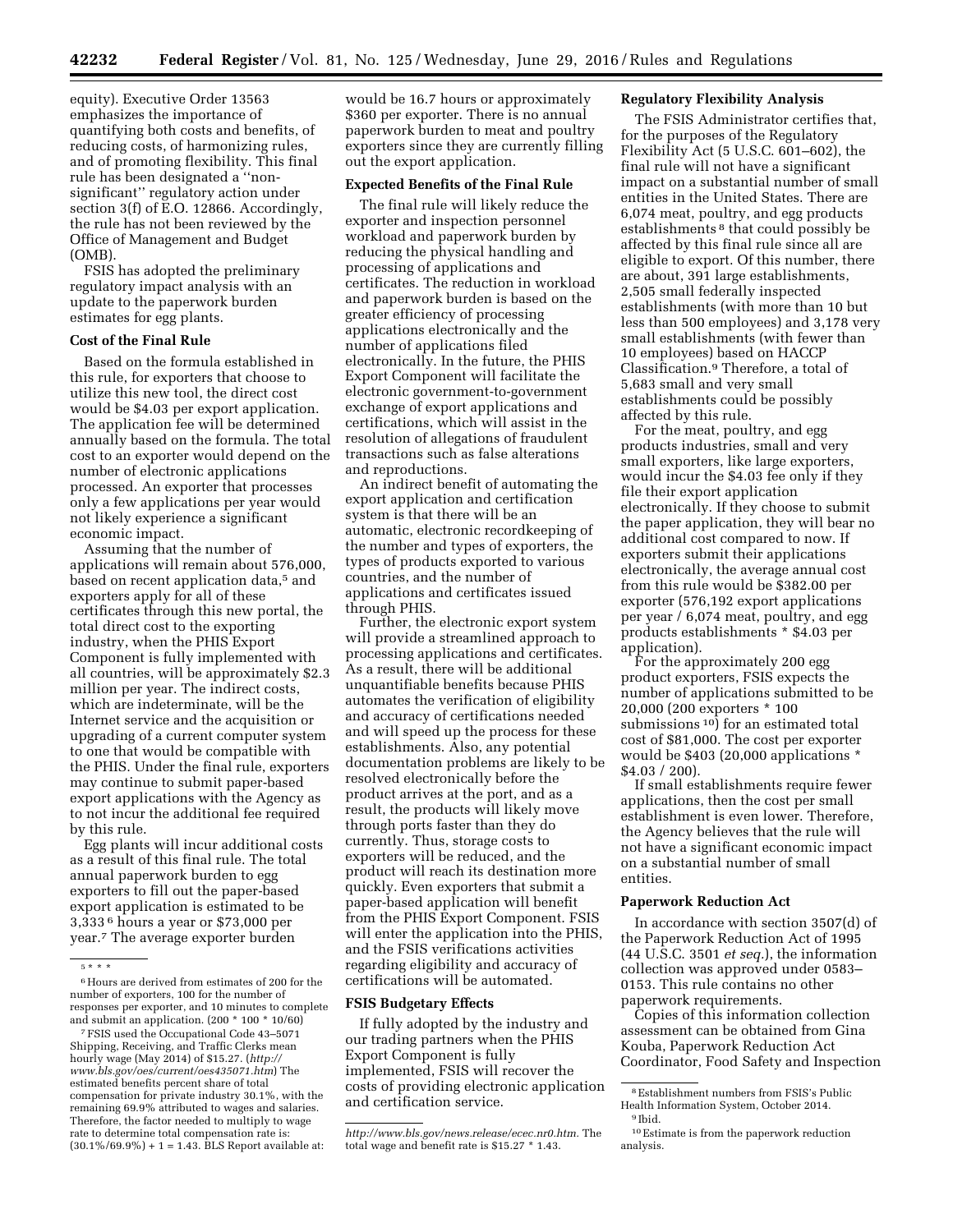Service, USDA, 1400 Independence Ave. SW., Room 6077 South Building, Washington, DC 20250–3700; (202) 690– 6510.

# **Executive Order 12988**

This final rule has been reviewed under Executive Order 12988, Civil Justice Reform. Under this rule: (1) All State and local laws and regulations that are inconsistent with this rule will be preempted; (2) no retroactive effect will be given to this rule; and (3) no administrative proceedings will be required before parties may file suit in court challenging this rule.

## **E-Government Act**

FSIS and USDA are committed to achieving the purposes of the E-Government Act (44 U.S.C. 3601, *et seq.*) by, among other things, promoting the use of the Internet and other information technologies and providing increased opportunities for citizen access to Government information and services, and for other purposes.

#### **Executive Order 13175**

This final rule has been reviewed in accordance with the requirements of Executive Order 13175, Consultation and Coordination with Indian Tribal Governments. The review reveals that this regulation will not have substantial and direct effects on Tribal governments and will not have significant Tribal implications.

#### **USDA Non-Discrimination Statement**

No agency, officer, or employee of the USDA shall, on the grounds of race, color, national origin, religion, sex, gender identity, sexual orientation, disability, age, marital status, family/ parental status, income derived from a public assistance program, or political beliefs, exclude from participation in, deny the benefits of, or subject to discrimination any person in the United States under any program or activity conducted by the USDA.

#### *How To File a Complaint of Discrimination*

To file a complaint of discrimination, complete the USDA Program Discrimination Complaint Form, which may be accessed online at *[http://](http://www.ocio.usda.gov/sites/default/files/docs/2012/Complain_combined_6_8_12.pdf) [www.ocio.usda.gov/sites/default/files/](http://www.ocio.usda.gov/sites/default/files/docs/2012/Complain_combined_6_8_12.pdf) [docs/2012/Complain](http://www.ocio.usda.gov/sites/default/files/docs/2012/Complain_combined_6_8_12.pdf)*\_*combined*\_*6*\_*8*\_ *[12.pdf,](http://www.ocio.usda.gov/sites/default/files/docs/2012/Complain_combined_6_8_12.pdf)* or write a letter signed by you or your authorized representative.

Send your completed complaint form or letter to USDA by mail, fax, or email:

*Mail:* U.S. Department of Agriculture, Director, Office of Adjudication, 1400 Independence Avenue SW., Washington, DC 20250–9410.

*Fax:* (202) 690–7442. *Email: [program.intake@usda.gov.](mailto:program.intake@usda.gov)*  Persons with disabilities who require alternative means for communication (Braille, large print, audiotape, etc.), should contact USDA's TARGET Center at (202) 720–2600 (voice and TDD).

# Additional Public Notification

FSIS will announce this rule online through the FSIS Web page located at *[http://www.fsis.usda.gov/wps/portal/](http://www.fsis.usda.gov/wps/portal/fsis/topics/regulations/federal-register/interim-and-final-rules) [fsis/topics/regulations/federal-register/](http://www.fsis.usda.gov/wps/portal/fsis/topics/regulations/federal-register/interim-and-final-rules)  [interim-and-final-rules.](http://www.fsis.usda.gov/wps/portal/fsis/topics/regulations/federal-register/interim-and-final-rules)* 

FSIS will also make copies of this **Federal Register** publication available through the FSIS Constituent Update, which is used to provide information regarding FSIS policies, procedures, regulations, **Federal Register** notices, FSIS public meetings, and other types of information that could affect or would be of interest to constituents and stakeholders. The Update is communicated via Listserv, a free electronic mail subscription service for industry, trade groups, consumer interest groups, health professionals, and other individuals who have asked to be included. The Update is also available on the FSIS Web page. In addition, FSIS offers an electronic mail subscription service which provides automatic and customized access to selected food safety news and information. This service is available at *[http://www.fsis.usda.gov/subscribe.](http://www.fsis.usda.gov/subscribe)* 

Options range from recalls to export information to regulations, directives, and notices. Customers can add or delete subscriptions themselves, and have the option to password protect their accounts.

## **List of Subjects**

### *9 CFR Part 312*

Food labeling, Meat inspection, Signs and symbols.

# *9 CFR Part 322*

Exports, Meat inspection.

#### *9 CFR Part 350*

Meat inspection, Reporting and recordkeeping requirements.

#### *9 CFR Part 362*

Meat inspection, Poultry and poultry products, Reporting and recordkeeping requirements.

### *9 CFR Part 381*

Meat inspection, Poultry and poultry products, Reporting and recordkeeping requirements.

# *9 CFR Part 590*

Eggs and egg products, Exports, Food grades and standards, Food labeling,

Imports, Reporting and recordkeeping requirements.

### *9 CFR Part 592*

Eggs and egg products, Exports, Food grades and standards, Food labeling, Imports, Reporting and recordkeeping requirements.

For the reasons set forth in the preamble, FSIS amends 9 CFR chapter III as follows:

# **PART 312—OFFICIAL MARKS, DEVICES AND CERTIFICATES**

■ 1. The authority citation for part 312 continues to read as follows:

**Authority:** 21 U.S.C. 601–695; 7 CFR 2.17, 2.55.

■ 2. Revise § 312.8 to read as follows:

### **§ 312.8 Export inspection marks.**

The export inspection mark required in § 322.1 of this chapter must be either a mark that contains a unique identifier that links the consignment to the export certificate or an official mark with the following form:1



### **PART 322—EXPORTS**

■ 3. The authority citation for part 322 continues to read as follows:

**Authority:** 21 U.S.C. 601–695; 7 CFR 2.17, 2.55.

■ 4. Revise § 322.1 to read as follows:

### **§ 322.1 Marking products for export.**

(a) When authorized by inspection personnel, establishment personnel must mark the outside container of any inspected and passed product for export, the securely enclosed pallet within the consignment, or closed means of conveyance transporting the consignment, with a mark that contains a unique identifier that links the consignment to the export certificate or an official mark as described in § 312.8 of this chapter. Ship stores, small quantities exclusively for the personal use of the consignee and not for sale or distribution, and shipments by and for the U.S. Armed Forces, are exempt from the requirements of this section.

<sup>&</sup>lt;sup>1</sup>The number "1234567" is given as an example only. The number on the mark will correspond to the printed number on the export certificate.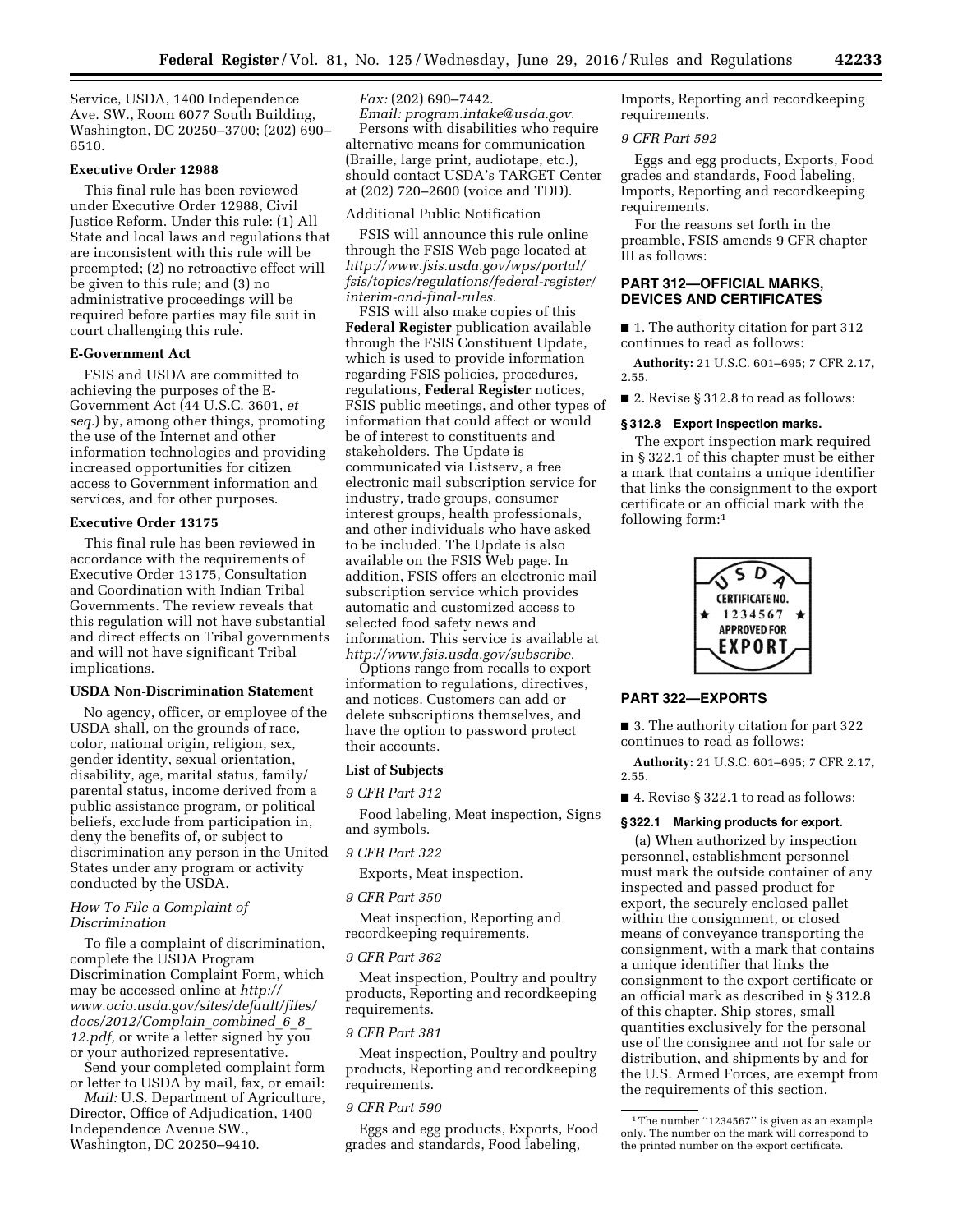(b) When authorized by inspection personnel, establishments must mark each tank car of inspected and passed lard or similar edible product, and each door of each railroad car or other closed means of conveyance, containing inspected and passed loose product shipped directly to a foreign country, with an export inspection mark as shown in § 312.8 of this subchapter.

■ 5. Revise § 322.2 to read as follows:

# **§ 322.2 Export certification.**

(a) Exporters must apply for export certification of inspected and passed products shipped to any foreign country. Exporters may apply for an export certificate using a paper or electronic application. FSIS will assess exporters that submit an electronic application the charge in § 350.7(e) of this chapter.

(b) FSIS will issue only one certificate for each consignment, except in the case of error in the certificate or loss of the certificate originally issued. A request for a replacement certificate, except in the case of a lost certificate, must be accompanied by the original certificate. The new certificate will carry the following statement: ''Issued in replacement of \_\_\_\_\_\_'', with the<br>numbers of the certificates that ha numbers of the certificates that have been superseded.

(c) FSIS will deliver a copy of the certificate to the exporter. The exporter may furnish the copy of the certificate to the consignee for purposes of affecting the entry of product into the foreign country of destination.

(d) FSIS will retain a copy of the certificate.

(e) Exporters may request inspection personnel to issue certificates for export consignments of product of official establishments not under their supervision, provided the consignments are first identified as having been ''U.S. inspected and passed,'' are found to be neither adulterated nor misbranded, and are marked as required by § 322.1.

# **PART 350—SPECIAL SERVICES RELATING TO MEAT AND OTHER PRODUCTS**

■ 6. The authority citation for part 350 continues to read as follows:

**Authority:** 7 U.S.C. 1622, 1624; 7 CFR 2.17, 2.55.

 $\blacksquare$  7. In § 350.7, add paragraphs (e), (f), and (g) to read as follows:

### **§ 350.7 Fees and charges.**  \* \* \* \* \*

(e) Exporters that submit electronic export certificate applications will be charged a fee per application submitted.

(f) For each calendar year, FSIS will calculate the electronic export certificate application fee, using the following formula: Labor Costs (Technical Support Cost + Export Library Maintenance Cost) + Information Technology Costs (On-going operations Cost + Maintenance Cost + eAuthentication Cost), divided by the number of export applications.

(g) FSIS will publish notice of the electronic export certificate application fee annually in the **Federal Register**.

# **PART 362—VOLUNTARY POULTRY INSPECTION REGULATIONS**

■ 8. The authority citation for part 362 continues to read as follows:

**Authority:** 7 U.S.C 1622; 7 CFR 2.18(g) and (i) and 2.53.

■ 9. In § 362.5, add paragraphs(e), (f), and (g) to read as follows:

#### **§ 362.5 Fees and charges.**

\* \* \* \* \*

(e) Exporters that submit electronic export certificate applications will be charged a fee per application submitted.

(f) For each calendar year, FSIS will calculate the electronic export certificate application fee, using the following formula: Labor Costs (Technical Support Cost + Export Library Maintenance Cost) + Information Technology Costs (On-going operations Cost + Maintenance Cost + eAuthentication Cost), divided by the number of export applications.

(g) FSIS will publish notice of the electronic export certificate application fee annually in the **Federal Register**.

# **PART 381—POULTRY PRODUCTS INSPECTION REGULATIONS**

■ 10. The authority citation for part 381 continues to read as follows:

**Authority:** 7 U.S.C. 138F, 450; 21 U.S.C. 451–470; 7 CFR 2.7, 2.18, 2.53.

■ 11. Revise § 381.104 to read as follows:

### **§ 381.104 Export inspection marks.**

The export inspection mark required in § 381.105 must be either a mark that contains a unique identifier that links the consignment to the export certificate or an official mark with the following form:  $1$ 



■ 12. Revise § 381.105 to read as follows:

#### **§ 381.105 Marking products for export.**

When authorized by inspection personnel, establishments must mark the outside container of any inspected and passed product for export, the securely enclosed pallet within the consignment, or closed means of conveyance transporting the consignment, with a mark that contains a unique identifier that links the consignment to the export certificate or an official mark as described in § 381.104. Ship stores, small quantities exclusively for the personal use of the consignee and not for sale or distribution, and shipments by and for the U.S. Armed Forces, are exempt from the requirements of this section.

■ 13. Revise § 381.106 to read as follows:

#### **§ 381.106 Export certification.**

(a) Exporters must apply for export certification of inspected and passed products to any foreign country. Exporters may apply for an export certificate using a paper or electronic application. FSIS will assess exporters that submit an electronic application the charge in § 362.5(e) of this chapter.

(b) FSIS will issue only one certificate for each consignment, except in the case of error in the certificate or loss of the certificate originally issued. A request for a replacement certificate, except in the case of a lost certificate, must be accompanied by the original certificate. The new certificate will carry the following statement: ''Issued in replacement of \_\_\_\_\_\_'', with the<br>numbers of the certificates that ha numbers of the certificates that have been superseded.

(c) FSIS will deliver a copy of the certificate to the person who requested such certificate or his agent. Such persons may duplicate the certificate as required in connection with the exportation of the product.

(d) FSIS will retain a copy of the certificate.

(e) Exporters may request inspection personnel to issue certificates for export consignments of product of official establishments not under their supervision, provided the consignments are first identified as having been ''U.S. inspected and passed,'' are found to be

<sup>&</sup>lt;sup>1</sup>The number "1234567" is given as an example only. The number on the mark will correspond to the printed number on the export certificate.